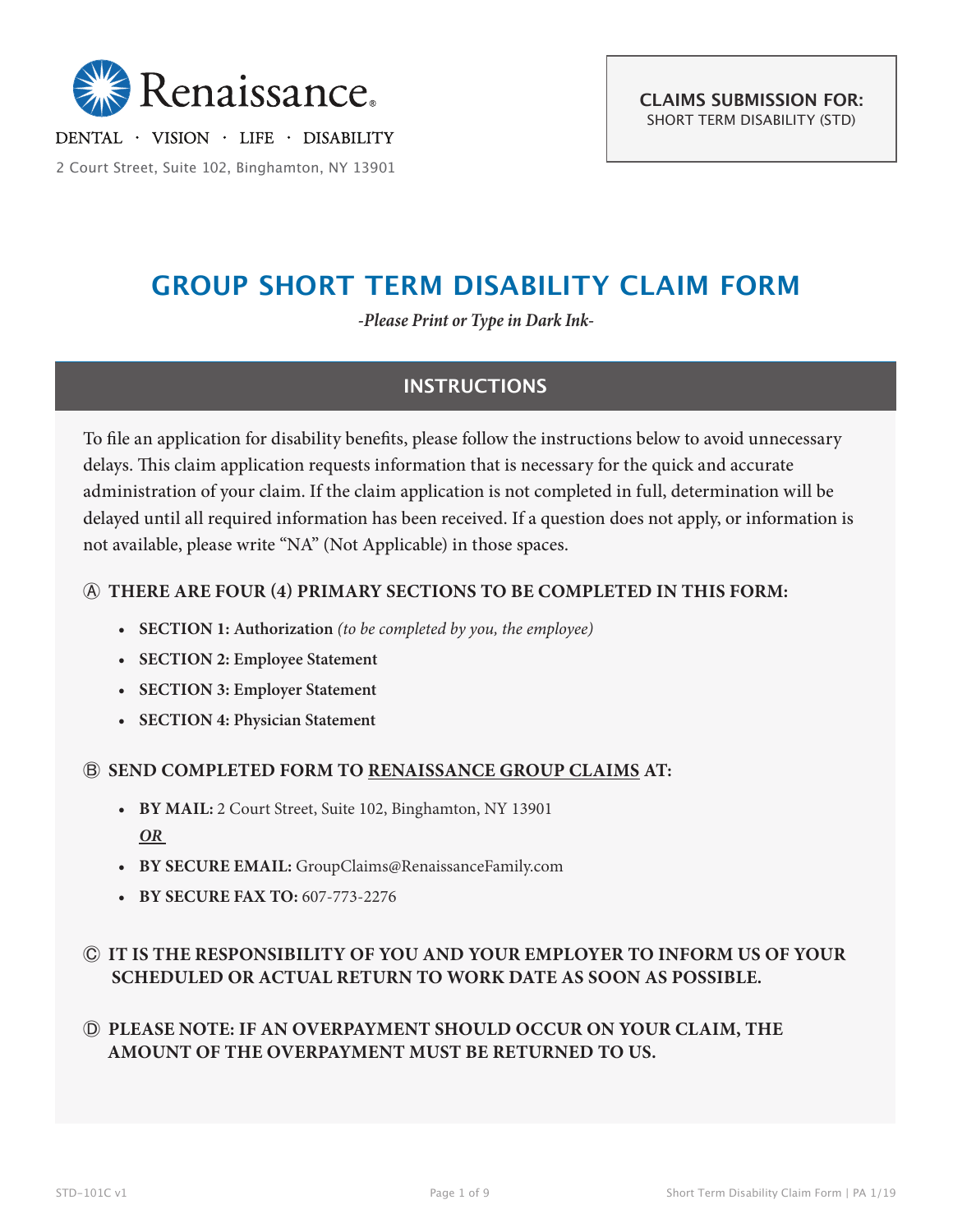# **SECTION I | EMPLOYEE STATEMENT**

| 1.) Full Name (Last, First, MI):                                                                                       |                                     |                                 |  |        |                                   |  |
|------------------------------------------------------------------------------------------------------------------------|-------------------------------------|---------------------------------|--|--------|-----------------------------------|--|
| 2.) Social Security Number:                                                                                            | $\Box$ Male<br>$\Box$ Female        | 3.) Date of Birth (mm/dd/yyyy): |  |        |                                   |  |
| 4.) Street Address (Include Apt#/Suite):                                                                               |                                     |                                 |  | State: | <b>ZIP Code:</b>                  |  |
| 5.) Phone Number:                                                                                                      |                                     | $6.)$ Height: $\_\_$<br>Weight: |  |        | <b>lbs</b>                        |  |
| 7.) Employer Name:                                                                                                     |                                     |                                 |  |        |                                   |  |
| 8.) Occupation:                                                                                                        | 9.) List Occupation Duties:         |                                 |  |        |                                   |  |
|                                                                                                                        |                                     |                                 |  |        |                                   |  |
| 10.) Date of Accident or Date of First Symptoms (mm/dd/yyyy):                                                          | 11.) Last Date Worked (mm/dd/yyyy): |                                 |  |        |                                   |  |
| 12.) Are You Unable to Work Due To (Check One): $\Box$ Injury<br>$\Box$ Illness<br>$\Box$ Pregnancy                    |                                     |                                 |  |        |                                   |  |
| 13.) Date You Returned to Work (mm/dd/yyyy):                                                                           |                                     |                                 |  |        | $\Box$ Full Time $\Box$ Part Time |  |
| 14.) If You Have Not Returned to Work, When Do You Expect to Return (mm/dd/yyyy)?<br>$\Box$ Full Time $\Box$ Part Time |                                     |                                 |  |        |                                   |  |
| 15.) Describe In Detail, When, Where and How Accident Occurred, or Nature of Disability and First Symptoms:            |                                     |                                 |  |        |                                   |  |
|                                                                                                                        |                                     |                                 |  |        |                                   |  |
|                                                                                                                        |                                     |                                 |  |        |                                   |  |
|                                                                                                                        |                                     |                                 |  |        |                                   |  |

**16.)** Is Your Accident or Illness Related to Your Occupation? □ Yes □ No If Yes, Explain:

**17.) Have You Filed a Workers' Compensation Claim?** □ Yes □ No (Please Explain Below) If No, Do You Intend To? □ Yes □ No

#### **18.) Are You Receiving Any of the Following** *(Check Each Benefit You Are Receiving)***:**

| <b>TYPE OF BENEFIT</b>       | <b>AMOUNT</b> | <b>BEGIN DATE</b><br>(MM/DD/YYYY) | <b>END DATE</b><br>(MM/DD/YYYY) | <b>TYPE OF BENEFIT</b>              | <b>AMOUNT</b> | <b>BEGIN DATE</b><br>(MM/DD/YYYY) | <b>END DATE</b><br>(MM/DD/YYYY) |
|------------------------------|---------------|-----------------------------------|---------------------------------|-------------------------------------|---------------|-----------------------------------|---------------------------------|
| $\Box$ Workers' Compensation |               |                                   |                                 | $\Box$ Unemployment                 |               |                                   |                                 |
| $\Box$ Social Security       |               |                                   |                                 | $\Box$ Other (Individual or Group)* |               |                                   |                                 |
| $\Box$ State Disability      |               |                                   |                                 | $\Box$ Auto Insurance Wage          |               |                                   |                                 |
| $\Box$ Canadian Pension Plan | \$            |                                   |                                 | Replacement*                        |               |                                   |                                 |

*\*If YES, give name and address of Insurer below*

| 19.) Insurer Name(s) and Address (Include Apt#/Suite): | City: | State: | ZIP Code: |
|--------------------------------------------------------|-------|--------|-----------|
|                                                        |       |        |           |

*\* If claim form is not completed in full, determination of benefits will be delayed until ALL required information has been received. Write "NA" in Non-Applicable Sections.*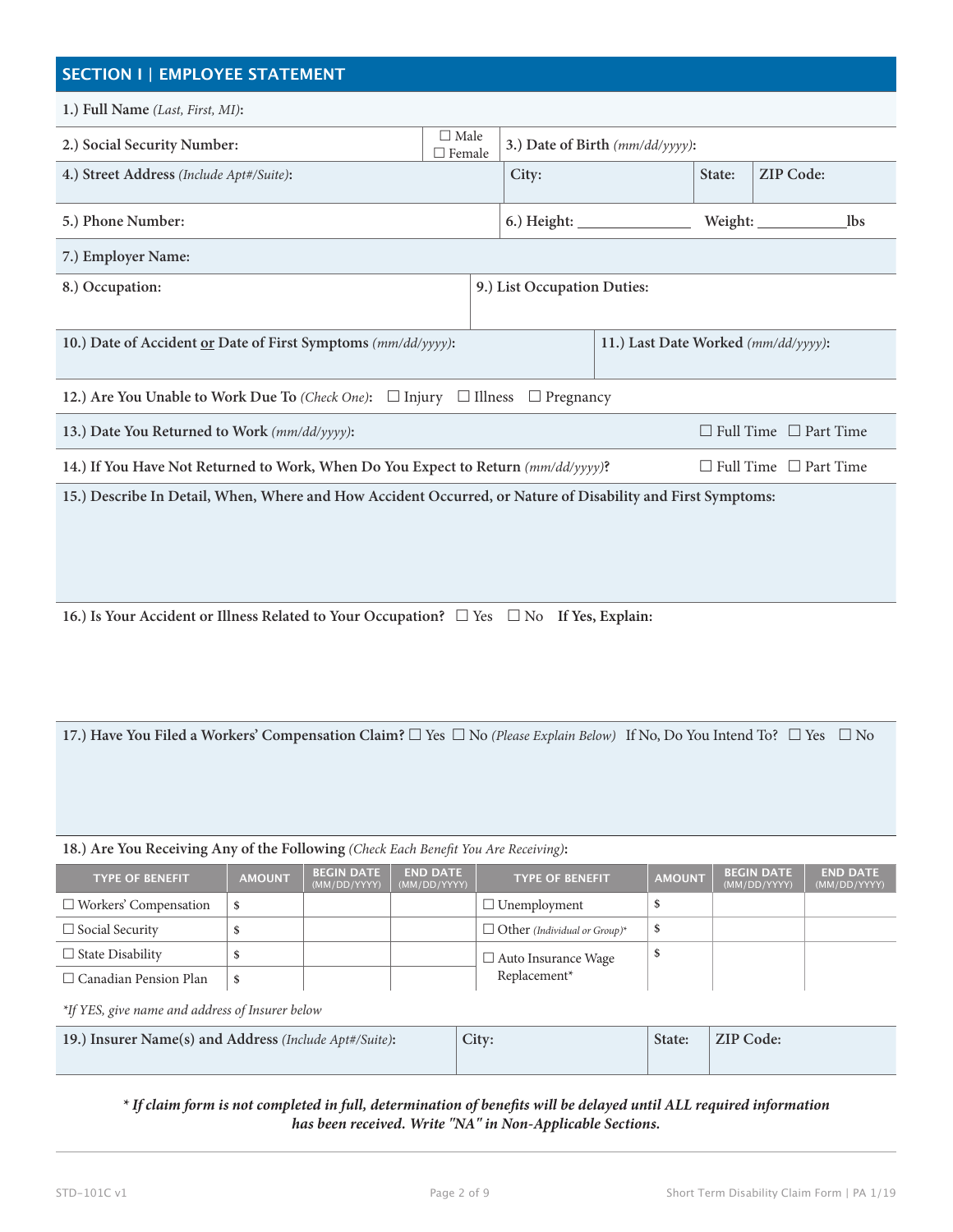## **SECTION I | EMPLOYEE STATEMENT** (CONTINUED)

#### **20.) When Were You First Treated For Your Illness or Accident** *(mm/dd/yyyy)***:**

| 21.) Name of Healthcare Provider(s) Consulted (Last, First, MI): | Date Consulted $(mm/dd/yyyy)$ :  |
|------------------------------------------------------------------|----------------------------------|
|                                                                  | Phone:                           |
| 22.) Name of Hospital(s):                                        | Date Admitted (mm/dd/yyyy):      |
|                                                                  | Date Discharged $(mm/dd/yyyy)$ : |

#### **23.) Have You Ever Had Same or Similar Condition In the Past?**  $\Box$  Yes  $\Box$  No If Yes, List Name and Address of Hospital/Doctor Below

| 23a.) Name of Physician(s) Consulted (Last, First, MI):                      |                                                            | Date Consulted (mm/dd/yyyy):                  |                             |  |  |
|------------------------------------------------------------------------------|------------------------------------------------------------|-----------------------------------------------|-----------------------------|--|--|
|                                                                              |                                                            | Admitted $(mm/dd/ \gamma \gamma \gamma)$ :    | Discharged $(mm/dd/yyyy)$ : |  |  |
| 23b.) Name of Hospital(s):                                                   |                                                            | Date Admitted $(mm/dd/yyyy)$ :                |                             |  |  |
|                                                                              |                                                            | Date Discharged $(mm/dd/yyyy)$ :              |                             |  |  |
| $\Box$ Single $\Box$ Married $\Box$ Divorced<br><b>24.</b><br>$\Box$ Widowed | 25.) If Married, Spouse's Name and Social Security Number: |                                               |                             |  |  |
| 26.) Spouse Date of Birth (mm/dd/yyyy):                                      |                                                            | 27.) Is Spouse Employed? $\Box$ Yes $\Box$ No |                             |  |  |

**28.) List Any Children Under Age 25** *(Names and Dates of Birth)***:**

**29.) If Benefits are Approved, do you want the minimum \$20.00 per week withheld from your check for Federal Income Tax purposes?** □ Yes □ No If you want more withheld, please state dollar amount you want withheld \$ \_

**30.) The Above Statements Are True and Complete to the Best of My Knowledge and Belief.** *(Your Signature is Required for Benefit Consideration.)*

 *X* 

#### **Signature of Employee** *(Required)* **Date Signed** *(mm/dd/yyyy)*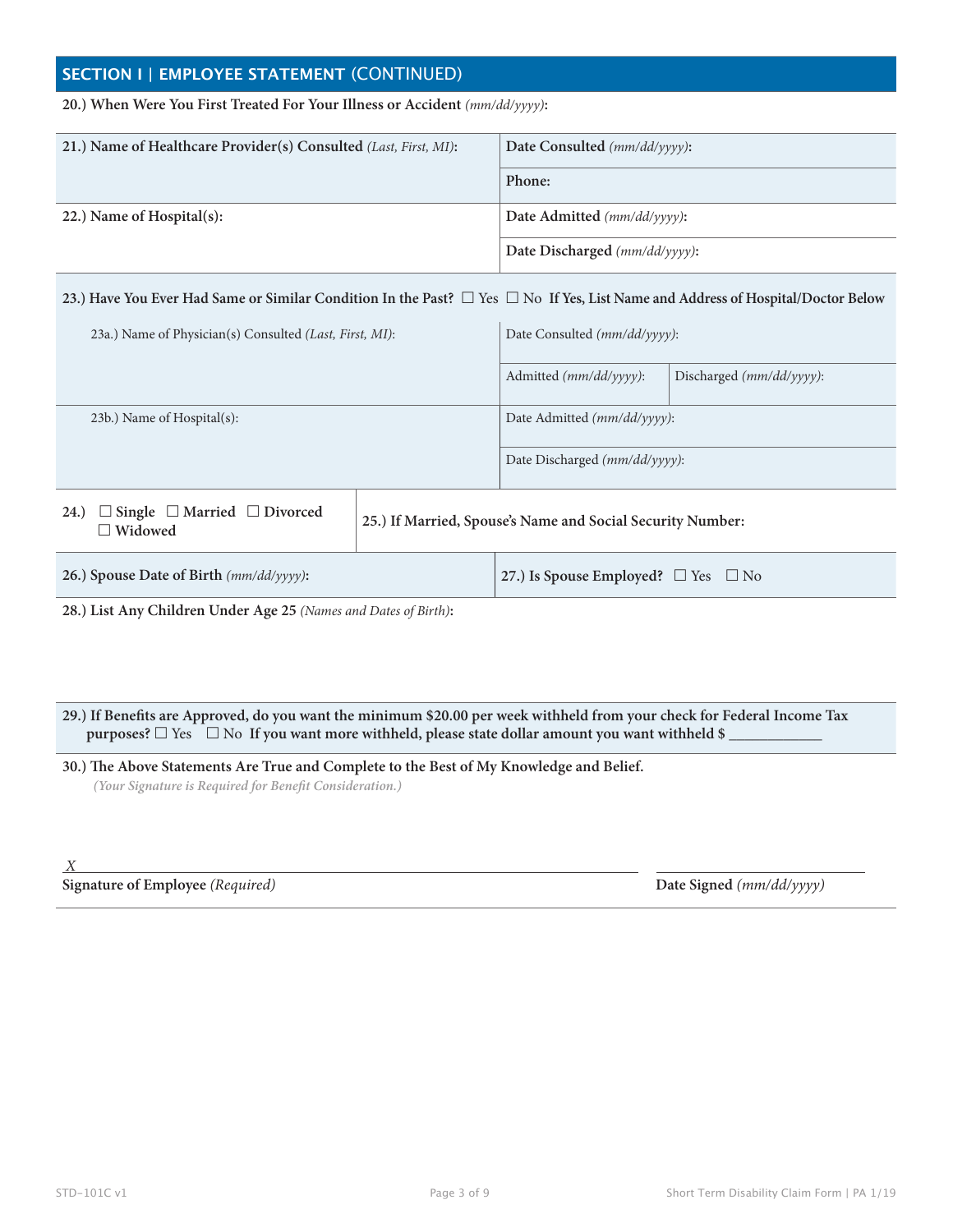## **SECTION I.A | AUTHORIZATION AND DISCLOSURES:**

#### **TO:**

- Physicians and Other Health Care Professionals
- Consumer Reporting Agencies and Credit Report Bureaus
- Employers
- Group Policyholders, Contract Holders/Vendors, Claims Administrators or their successors
- Governmental Agencies (including and not limited to the Social Security Administration, Veterans' Administration, Railroad Retirement Board, Jones Act Administration, and State Retirement Systems)
- Hospitals, Clinics and Health Care Facilities
- Insurers and Pre-Paid Health Plans
- Pharmacies and Pharmacy Benefit Managers
- State Vocational Rehabilitation Agencies and other providers of rehabilitation services
- Medical Information Bureau (MIB) or other companies, which collect health and insurance information
- Attorney Representatives

#### **YOU ARE AUTHORIZED TO PROVIDE INFORMATION RELATED TO MY HEALTH CONDITION AND JOB MODIFICATIONS/ ACCOMMODATIONS WITH MY CURRENT OR FUTURE EMPLOYER TO:**

- Renaissance Life & Health Insurance Company of America and Renaissance Life & Health Company of New York (Renaissance);
- The plan administrator or claim administrator of any benefit plan under which I may be a participant; or
- Claims investigators, attorneys, physician consultants and other service providers involved in the administration, evaluation, and management of the plan and/or claim.

#### **THIS INCLUDES, BUT IS NOT LIMITED TO, ANY:**

- Records, test results, data, and information about health care history, diagnosis, prognosis, treatment, and supplies;
- Employment-related information;
- Income-related information;
- Information from credit reporting bureaus or other consumer reporting agencies; or
- Information regarding insurance coverage or pension benefits, including claims submitted and benefits paid, (hereinafter collectively referred to as "Information").

*I UNDERSTAND THAT THE INFORMATION BEING DISCLOSED MAY INCLUDE PROTECTED HEALTH INFORMATION UNDER THE HEALTH INSURANCE PORTABILITY AND ACCOUNTABILITY ACT OF 1996 AND ACCOMPANYING REGULATIONS (HIPAA), INFORMATION REGARDING MENTAL HEALTH CONDITIONS AND THE USE OF DRUGS OR ALCOHOL, AND INFORMATION REGARDING THE HUMAN IMMUNODEFICIENCY VIRUS (HIV).* 

*I UNDERSTAND THAT THE INFORMATION WILL BE USED FOR THE PURPOSE OF EVALUATING, MANAGING AND/OR ADMINISTERING BENEFITS FOR SHORT TERM DISABILITY, LONG TERM DISABILITY, SALARY CONTINUATION, WORKERS' COMPENSATION OR ANY OTHER BENEFIT PROGRAM OFFERED BY AND THROUGH THE EMPLOYER (HEREINAFTER COLLECTIVELY REFERRED TO AS "BENEFITS PROGRAM"), DEVELOPING A VOCATIONAL REHABILITATION PLAN, AND OTHER PURPOSES IN CONNECTION WITH THE ADMINISTRATION OF THE BENEFITS PROGRAM.* 

*I FURTHER AUTHORIZE RE-DISCLOSURE OF ANY INFORMATION OBTAINED OR DEVELOPED IN THE COURSE OF MANAGING AND/OR ADMINISTERING THE BENEFITS PROGRAM TO THE PLAN ADMINISTRATOR OR CLAIM ADMINISTRATOR OF ANY BENEFITS PROGRAM UNDER WHICH I MAY BE A PARTICIPANT, CLAIMS INVESTIGATORS, ATTORNEYS, PHYSICIAN CONSULTANTS AND OTHER SERVICE PROVIDERS, INCLUDING TREATING PHYSICIAN(S), SOLELY FOR THE PURPOSE OF EVALUATING, ANALYZING, MANAGING AND/OR ADMINISTERING THE BENEFITS PROGRAM. I UNDERSTAND THAT INFORMATION RE-DISCLOSED PURSUANT TO THIS AUTHORIZATION WILL NO LONGER BE PROTECTED UNDER HIPAA. I UNDERSTAND THAT THIS AUTHORIZATION SHALL REMAIN IN FORCE FOR THE DURATION OF MY CLAIM FOR BENEFITS OR SUCH SHORTER PERIOD AS MANDATED BY APPLICABLE LAW. I ALSO UNDERSTAND THAT I HAVE THE RIGHT UPON REQUEST TO RECEIVE A COPY OF THIS AUTHORIZATION. I AGREE THAT A PHOTOCOPY OF THIS AUTHORIZATION SHALL BE AS VALID AND EFFECTIVE AS THE ORIGINAL.* 

*I UNDERSTAND THAT I HAVE THE RIGHT TO REFUSE TO SIGN THIS AUTHORIZATION AND THAT THIS AUTHORIZATION IS SUBJECT TO REVOCATION AT ANY TIME BY MY GIVING WRITTEN NOTICE THAT IS SIGNED BY ME. I UNDERSTAND THAT ANY SUCH REVOCATION SHALL NOT APPLY TO ANY DISCLOSURE OR RE-DISCLOSURE OF INFORMATION MADE IN RELIANCE ON MY INITIAL AUTHORIZATION. I ALSO UNDERSTAND THAT MY FAILURE TO SIGN THIS AUTHORIZATION, OR MY SUBSEQUENT REVOCATION OF THIS AUTHORIZATION, MAY IMPAIR THE ABILITY OF RENAISSANCE TO PROCESS MY CLAIM AND MAY LEAD TO THE DENYING OR TERMINATING OF MY CLAIM FOR BENEFITS.* 

| X                                                                                               |                            |
|-------------------------------------------------------------------------------------------------|----------------------------|
| Claimant Signature (Required)                                                                   | Date Signed $(mm/dd/yyyy)$ |
| <b>Claimant Full Printed Name</b>                                                               | Date of Birth (mm/dd/yyyy) |
| (If the insured is unable to sign, an authorized representative may sign below for the insured) |                            |
| X                                                                                               |                            |
| <b>Representative Signature:</b>                                                                | Date Signed $(mm/dd/yyyy)$ |

**Description of Representative's Authority to Sign:**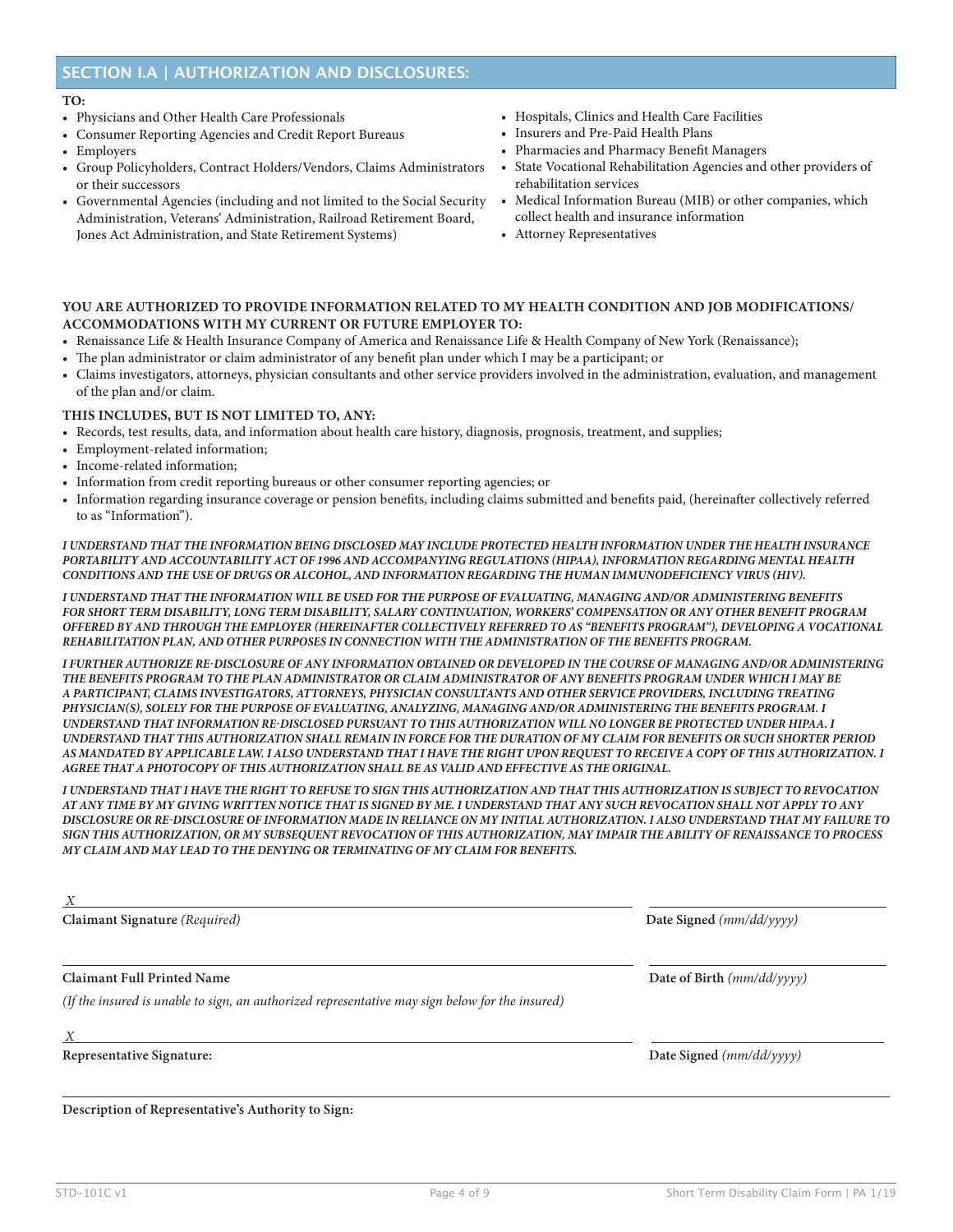| <b>SECTION II   EMPLOYER STATEMENT</b>                                                  |                                                                                                                                                                                                                                                                                                                                                                                                     |                                                                                                                                                                                                                                                                                                                                                |                        |                       |                                                                                  |                  |  |                                     |                                                       |
|-----------------------------------------------------------------------------------------|-----------------------------------------------------------------------------------------------------------------------------------------------------------------------------------------------------------------------------------------------------------------------------------------------------------------------------------------------------------------------------------------------------|------------------------------------------------------------------------------------------------------------------------------------------------------------------------------------------------------------------------------------------------------------------------------------------------------------------------------------------------|------------------------|-----------------------|----------------------------------------------------------------------------------|------------------|--|-------------------------------------|-------------------------------------------------------|
| 1.) Employer Name:                                                                      |                                                                                                                                                                                                                                                                                                                                                                                                     |                                                                                                                                                                                                                                                                                                                                                |                        | <b>Policy Number:</b> |                                                                                  |                  |  |                                     |                                                       |
| Address (Include Apt#/Suite):                                                           |                                                                                                                                                                                                                                                                                                                                                                                                     |                                                                                                                                                                                                                                                                                                                                                |                        |                       | City:                                                                            |                  |  | State:                              | <b>ZIP Code:</b>                                      |
| Phone:                                                                                  | Fax:                                                                                                                                                                                                                                                                                                                                                                                                |                                                                                                                                                                                                                                                                                                                                                |                        |                       | Email:                                                                           |                  |  |                                     |                                                       |
| 2.) Employee Name* (Last, First, MI):                                                   |                                                                                                                                                                                                                                                                                                                                                                                                     |                                                                                                                                                                                                                                                                                                                                                |                        |                       | 3.) Social Security Number:                                                      |                  |  |                                     |                                                       |
| 4.) Street Address (Include Apt#/Suite):                                                |                                                                                                                                                                                                                                                                                                                                                                                                     |                                                                                                                                                                                                                                                                                                                                                |                        | City:                 | State:                                                                           |                  |  | ZIP Code:                           |                                                       |
| 5.) Regularly Scheduled Hours Per Week:                                                 |                                                                                                                                                                                                                                                                                                                                                                                                     |                                                                                                                                                                                                                                                                                                                                                |                        |                       | 6.) Date of Birth:                                                               |                  |  |                                     |                                                       |
| 7.) Date of Hire (mm/dd/yyyy):                                                          |                                                                                                                                                                                                                                                                                                                                                                                                     | 8.) Employee STD Effective Date<br>$(mm/dd/yyyy)$ :                                                                                                                                                                                                                                                                                            |                        |                       |                                                                                  | $(mm/dd/yyyy)$ : |  | 9.) Employee LTD Effective Date     |                                                       |
| 10.) Occupation:                                                                        |                                                                                                                                                                                                                                                                                                                                                                                                     |                                                                                                                                                                                                                                                                                                                                                |                        |                       | 12.) A Job Description is Required if Employee is Out of Work More Than 6 weeks: |                  |  |                                     |                                                       |
| 11.) Policy Class:                                                                      |                                                                                                                                                                                                                                                                                                                                                                                                     |                                                                                                                                                                                                                                                                                                                                                |                        |                       |                                                                                  |                  |  |                                     |                                                       |
| 13.) Employee's Work Schedule: □ Full Time □ Part Time □ Exempt □ Non-Exempt □ Seasonal |                                                                                                                                                                                                                                                                                                                                                                                                     |                                                                                                                                                                                                                                                                                                                                                |                        |                       |                                                                                  |                  |  |                                     |                                                       |
| 13a.) Check Regular Workdays: □ Sun □ Mon □ Tues □ Wed □ Thurs □ Fri □ Sat              |                                                                                                                                                                                                                                                                                                                                                                                                     |                                                                                                                                                                                                                                                                                                                                                |                        |                       |                                                                                  |                  |  |                                     |                                                       |
|                                                                                         | 14.) If Not at Work When Disability Began, Check Status and<br>15.) How Was Employee Paid (Check Frequency and Types):<br>Frequency: $\Box$ Weekly $\Box$ Biweekly $\Box$ Semi-Monthly $\Box$ Monthly<br>Provide Date: □ Terminated □ Leave of Absence □ Laid Off<br>Type(s): $\Box$ Hourly $\Box$ Salary $\Box$ Bonus $\Box$ Commission<br>$\Box$ Sick Leave $\Box$ Vacation $\Box$ Resigned Other |                                                                                                                                                                                                                                                                                                                                                |                        |                       |                                                                                  |                  |  |                                     |                                                       |
| 16.) Salary Prior to Date Last Worked:<br><b>Base Weekly Wages:</b><br>W-2 Earnings:    |                                                                                                                                                                                                                                                                                                                                                                                                     | $\frac{1}{2}$<br>$\frac{1}{2}$ $\frac{1}{2}$ $\frac{1}{2}$ $\frac{1}{2}$ $\frac{1}{2}$ $\frac{1}{2}$ $\frac{1}{2}$ $\frac{1}{2}$ $\frac{1}{2}$ $\frac{1}{2}$ $\frac{1}{2}$ $\frac{1}{2}$ $\frac{1}{2}$ $\frac{1}{2}$ $\frac{1}{2}$ $\frac{1}{2}$ $\frac{1}{2}$ $\frac{1}{2}$ $\frac{1}{2}$ $\frac{1}{2}$ $\frac{1}{2}$ $\frac{1}{2}$           |                        |                       | 17.) Date Last Salary Increase (mm/dd/yyyy):                                     |                  |  |                                     |                                                       |
| Overtime:<br>Commissions:<br>Bonus:                                                     |                                                                                                                                                                                                                                                                                                                                                                                                     | $\frac{1}{2}$<br>$\frac{1}{2}$ $\frac{1}{2}$ $\frac{1}{2}$ $\frac{1}{2}$ $\frac{1}{2}$ $\frac{1}{2}$ $\frac{1}{2}$ $\frac{1}{2}$ $\frac{1}{2}$ $\frac{1}{2}$ $\frac{1}{2}$ $\frac{1}{2}$ $\frac{1}{2}$ $\frac{1}{2}$ $\frac{1}{2}$ $\frac{1}{2}$ $\frac{1}{2}$ $\frac{1}{2}$ $\frac{1}{2}$ $\frac{1}{2}$ $\frac{1}{2}$ $\frac{1}{2}$<br>$\sim$ |                        |                       | 18.) Employee Work Schedule at Time Last Worked:                                 |                  |  |                                     | Days Per Week: _______________ Hours Per Week: ______ |
| 19.) Date Last Worked<br>$(mm/dd/yyyy)$ :                                               |                                                                                                                                                                                                                                                                                                                                                                                                     | 20.) Hours Worked That Day:                                                                                                                                                                                                                                                                                                                    |                        |                       | 21.) Has Employee Returned to Work?<br>$\Box$ Yes $\Box$ No If yes, Date:        |                  |  |                                     | $\Box$ Full Time<br>$\Box$ Part Time                  |
| 22.) Employee is Eligible For:                                                          | Yes/No                                                                                                                                                                                                                                                                                                                                                                                              | If Yes, Weekly/<br><b>Monthly Amount</b>                                                                                                                                                                                                                                                                                                       | Wk/Mo                  |                       | <b>Provider Name/Address</b>                                                     |                  |  | Date Benefits<br>Begin (mm/dd/yyyy) | Date Through<br>(mm/dd/yyyy)                          |
| <b>Salary Continuation</b>                                                              | $\Box$                                                                                                                                                                                                                                                                                                                                                                                              | \$                                                                                                                                                                                                                                                                                                                                             | $\Box$                 |                       |                                                                                  |                  |  |                                     |                                                       |
| <b>Disability Pension</b>                                                               | $\square \ \square$                                                                                                                                                                                                                                                                                                                                                                                 | \$                                                                                                                                                                                                                                                                                                                                             | $\Box$                 |                       |                                                                                  |                  |  |                                     |                                                       |
| <b>Retirement Pension</b>                                                               | $\Box$                                                                                                                                                                                                                                                                                                                                                                                              | \$                                                                                                                                                                                                                                                                                                                                             | $\Box$                 |                       |                                                                                  |                  |  |                                     |                                                       |
| <b>State Disability</b>                                                                 | $\square \ \square$                                                                                                                                                                                                                                                                                                                                                                                 | \$                                                                                                                                                                                                                                                                                                                                             | $\Box$                 |                       |                                                                                  |                  |  |                                     |                                                       |
| Unemployment                                                                            | $\Box$                                                                                                                                                                                                                                                                                                                                                                                              | \$                                                                                                                                                                                                                                                                                                                                             | $\square$<br>$\square$ |                       |                                                                                  |                  |  |                                     |                                                       |
| <b>Social Security</b>                                                                  | $\Box$                                                                                                                                                                                                                                                                                                                                                                                              | \$                                                                                                                                                                                                                                                                                                                                             | $\Box$                 |                       |                                                                                  |                  |  |                                     |                                                       |
| <b>Workers' Compensation</b>                                                            | $\Box$                                                                                                                                                                                                                                                                                                                                                                                              | \$                                                                                                                                                                                                                                                                                                                                             | $\Box$                 |                       |                                                                                  |                  |  |                                     |                                                       |
| 22a.) Has Workers' Comp.<br>Claim Been Filed?                                           | $\Box$                                                                                                                                                                                                                                                                                                                                                                                              |                                                                                                                                                                                                                                                                                                                                                |                        |                       | IF WORKERS' COMPENSATION HAS BEEN DENIED, SUBMIT COPY OF DENIAL WITH THIS CLAIM. |                  |  |                                     |                                                       |

*\* If claim form is not completed in full, determination of benefits will be delayed until ALL required information has been received. Write "NA" in Non-Applicable Sections.*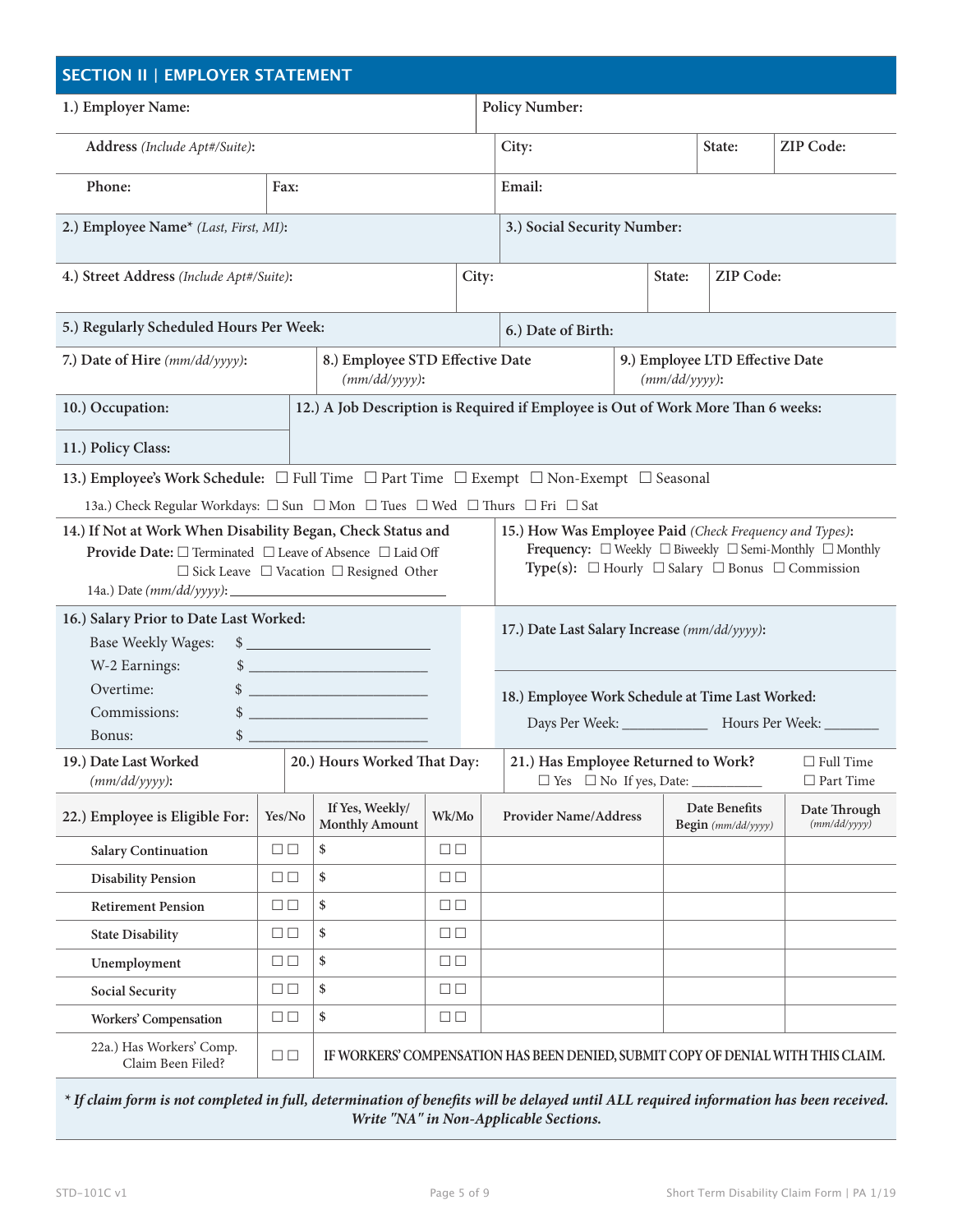## **SECTION II | EMPLOYER STATEMENT** (CONTINUED)

|                                                                                                                                                                                                        |                                                                                                                   | For: $\Box$ Salary Continuation $\Box$ Vacation $\Box$ Accrued Sick Pay |  |  |  |  |
|--------------------------------------------------------------------------------------------------------------------------------------------------------------------------------------------------------|-------------------------------------------------------------------------------------------------------------------|-------------------------------------------------------------------------|--|--|--|--|
|                                                                                                                                                                                                        | 24.) Does Employee Contribute Toward the STD Premium? $\Box$ Yes $\Box$ No If Yes, $\Box$ Pre-Tax $\Box$ Post-Tax |                                                                         |  |  |  |  |
|                                                                                                                                                                                                        | If Post Tax, Paid by Employer ________% Paid by Employee _________%                                               |                                                                         |  |  |  |  |
| 25.) Does Employee Contribute Toward the LTD Premium? $\square$ Yes $\square$ No If Yes, $\square$ Pre-Tax $\square$ Post-Tax                                                                          |                                                                                                                   |                                                                         |  |  |  |  |
|                                                                                                                                                                                                        | If Post Tax, Paid by Employer _________% Paid by Employee __________%                                             |                                                                         |  |  |  |  |
| 26.) Does Your Company Have a Rehire or Return to Work Policy for Disabled Employees: $\Box$ Yes $\Box$ No<br>What is the Name of the Person We Should Contact if We Identify a Return to Work Option: |                                                                                                                   |                                                                         |  |  |  |  |
| 27.) Name/Address of the Employee's Medical Insurance Carrier or HMO (provide policy or ID No.):                                                                                                       |                                                                                                                   |                                                                         |  |  |  |  |
| 28.) Name of Person Completing this Form:                                                                                                                                                              |                                                                                                                   |                                                                         |  |  |  |  |
| Phone:                                                                                                                                                                                                 | Fax:                                                                                                              | Email:                                                                  |  |  |  |  |

**29.) The Above Statements Are True and Complete to the Best of My Knowledge:**

| Signature | Date Signed (mm/dd/yyyy): |
|-----------|---------------------------|

## **-YOUR MEDICAL PROVIDER IS REQUIRED TO COMPLETE THE NEXT SECTION-**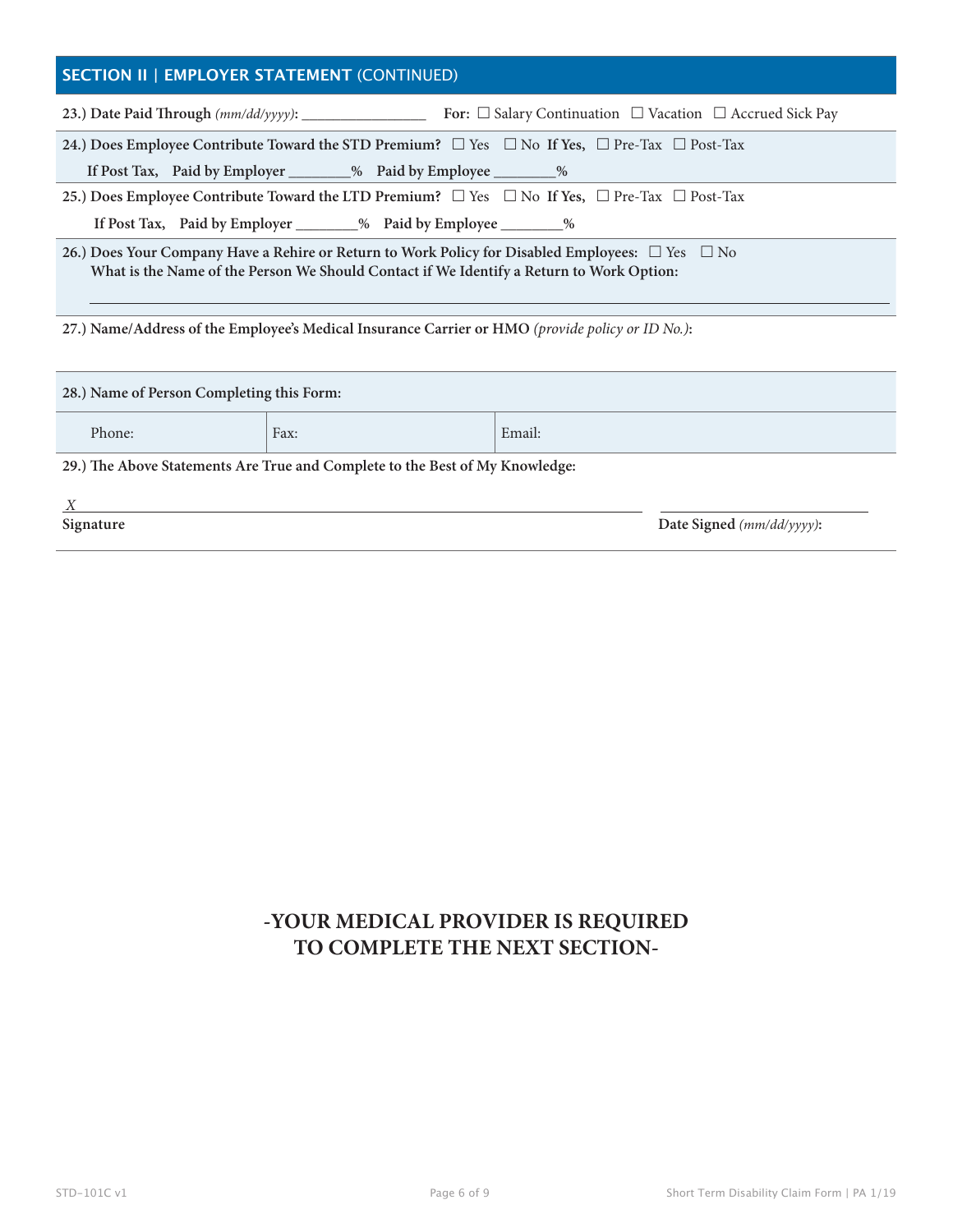## **YOUR MEDICAL PROVIDER IS REQUIRED TO COMPLETE THE SECTION BELOW:**

| SECTION III   PHYSICIAN, PHYSICIAN ASSISTANT, NURSE PRACTITIONER STATEMENT                                            |                                                                                                     |                                             |                                |                                                                    |  |  |
|-----------------------------------------------------------------------------------------------------------------------|-----------------------------------------------------------------------------------------------------|---------------------------------------------|--------------------------------|--------------------------------------------------------------------|--|--|
| 1.) Patient Name (Last, First, MI):                                                                                   | Date of Birth (mm/dd/yyyy):                                                                         |                                             | <b>Social Security Number:</b> |                                                                    |  |  |
| Height:                                                                                                               | Weight:                                                                                             | Blood Pressure (Last Visit):                |                                |                                                                    |  |  |
|                                                                                                                       | 2.) Patient Is/Was Unable to Work Due To (Check One): $\Box$ Injury $\Box$ Illness $\Box$ Pregnancy |                                             |                                |                                                                    |  |  |
| 3.) Diagnosis (Include Complications and ICD 9):                                                                      |                                                                                                     |                                             |                                |                                                                    |  |  |
|                                                                                                                       |                                                                                                     |                                             |                                |                                                                    |  |  |
| 4.) For Normal Pregnancy, Complete the Following Items, Then Skip to Item 20:                                         |                                                                                                     |                                             |                                |                                                                    |  |  |
| 4a.) LMP Date (mm/dd/yyyy):                                                                                           | 4b.) EXP. Date of Delivery<br>$(mm/dd/yyyy)$ :                                                      | 4c.) Date First Treated<br>$(mm/dd/yyyy)$ : |                                | 4d.) Date Last Treated<br>$(mm/dd/yyyy)$ :                         |  |  |
|                                                                                                                       | For All Conditions Except Normal Pregnancy, Complete the Following Items                            |                                             |                                |                                                                    |  |  |
|                                                                                                                       | 5.) When Did Symptoms First Appear or Accident Happen (mm/dd/yyyy):                                 |                                             |                                |                                                                    |  |  |
|                                                                                                                       | 6.) Date You Advised Patient to Stop Working (mm/dd/yyyy):                                          | Employment: $\square$ Yes $\square$ No      |                                | 7.) Is Condition Due to Injury or Illness Arising Out of Patient's |  |  |
| 8.) Has Patient Ever Had Same or Similar Condition? □ Yes<br>$\Box$ No (If Yes, State When and Describe):             |                                                                                                     |                                             |                                |                                                                    |  |  |
| 9.) Date of First Visit (mm/dd/yyyy):<br>10.) Date Last Visit (mm/dd/yyyy):<br>11.) Frequency of Visits (mm/dd/yyyy): |                                                                                                     |                                             |                                |                                                                    |  |  |
| 13.) Subjective Symptoms:<br>12.) Objective Findings (X-Rays, EKG's, Lab Data and Clinical Findings):                 |                                                                                                     |                                             |                                |                                                                    |  |  |

**14.) Nature of Treatment** *(Surgery, Medications, Etc.)* **Provide Medication Dosage and Frequency:**

| 15.) Names and Addresses of Other Physicians:                                                                                                                                                                                        |                                                                                                                  |
|--------------------------------------------------------------------------------------------------------------------------------------------------------------------------------------------------------------------------------------|------------------------------------------------------------------------------------------------------------------|
| 16.) Has Patient Been Hospitalized: $\Box$ Yes $\Box$ No<br>If Yes, Give Name and Address:                                                                                                                                           |                                                                                                                  |
| 17.) Restrictions (What the Patient SHOULD NOT Do):                                                                                                                                                                                  | 18.) Limitations (What the Patient CANNOT Do):                                                                   |
| 19.) Mental Impairment (If Applicable) Provide 5 AXIS Diagnosis:                                                                                                                                                                     |                                                                                                                  |
|                                                                                                                                                                                                                                      | and the control of the control of the control of the control of the control of the control of the control of the |
| <u> 1989 - Johann Harry Harry Harry Harry Harry Harry Harry Harry Harry Harry Harry Harry Harry Harry Harry Harry Harry Harry Harry Harry Harry Harry Harry Harry Harry Harry Harry Harry Harry Harry Harry Harry Harry Harry Ha</u> |                                                                                                                  |
| 3.                                                                                                                                                                                                                                   |                                                                                                                  |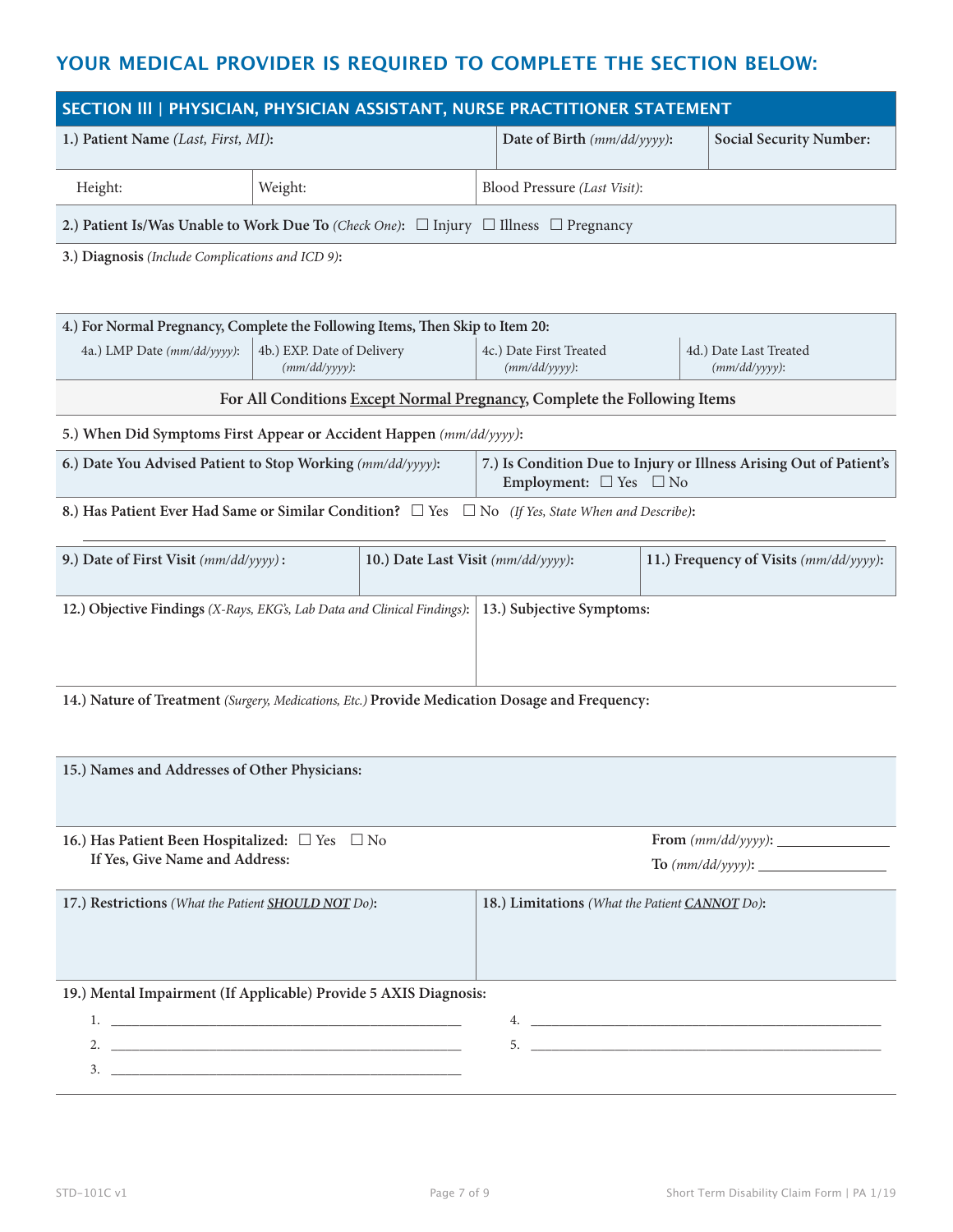### **SECTION lll | PHYSICIAN, PHYSICIAN ASSISTANT, NURSE PRACTITIONER STATEMENT** (CONTINUED)

 19a.) If This is a Cardiac Condition, What is the Functional Capacity? *(American Heart Association)* £ Class 1−No Limitation £ Class 2−Slight Limitation £ Class 3−Marked Limitation £ Class 4−Complete Limitation

19b.) Has Maximum Medical Improvement Been Achieved:  $\Box$  Yes  $\Box$  No If No, When Do you Expect a Fundamental Change:  $\Box$  1-2 Weeks  $\Box$  3-4 Weeks  $\Box$  5-6 Weeks  $\Box$  More than 6 Weeks

19c.) If Employer Can Accommodate Patient's Limitations and Restrictions, Is Patient Able to Return to Work:  $\Box$  Yes  $\Box$  No If Yes, What Date Could Employment Begin *(mm/dd/yyyy)*:

| 20.) Print Name (Last, First, MI): |        |         | License Number: |  |  |
|------------------------------------|--------|---------|-----------------|--|--|
| Specialty:                         | Phone: | Tax ID: |                 |  |  |
| Address (Include Apt#/Suite):      | City:  | State:  | ZIP Code:       |  |  |

 *X* 

**Physician or Health Care Provider Signature** *(Required) (No Stamp)*: **Date Signed** *(mm/dd/yyyy)***:**



#### —*State Fraud Warnings on Following Pages*—

*Products Underwritten by Renaissance Life & Health Insurance Company of America and in New York by Renaissance Life & Health Insurance Company of New York*



2 Court St. Suite 102, Binghamton, NY 13901 | **RenaissanceFamily.com** | **Customer Service:** 844-368-6485 | **Fax:** 607-773-2276